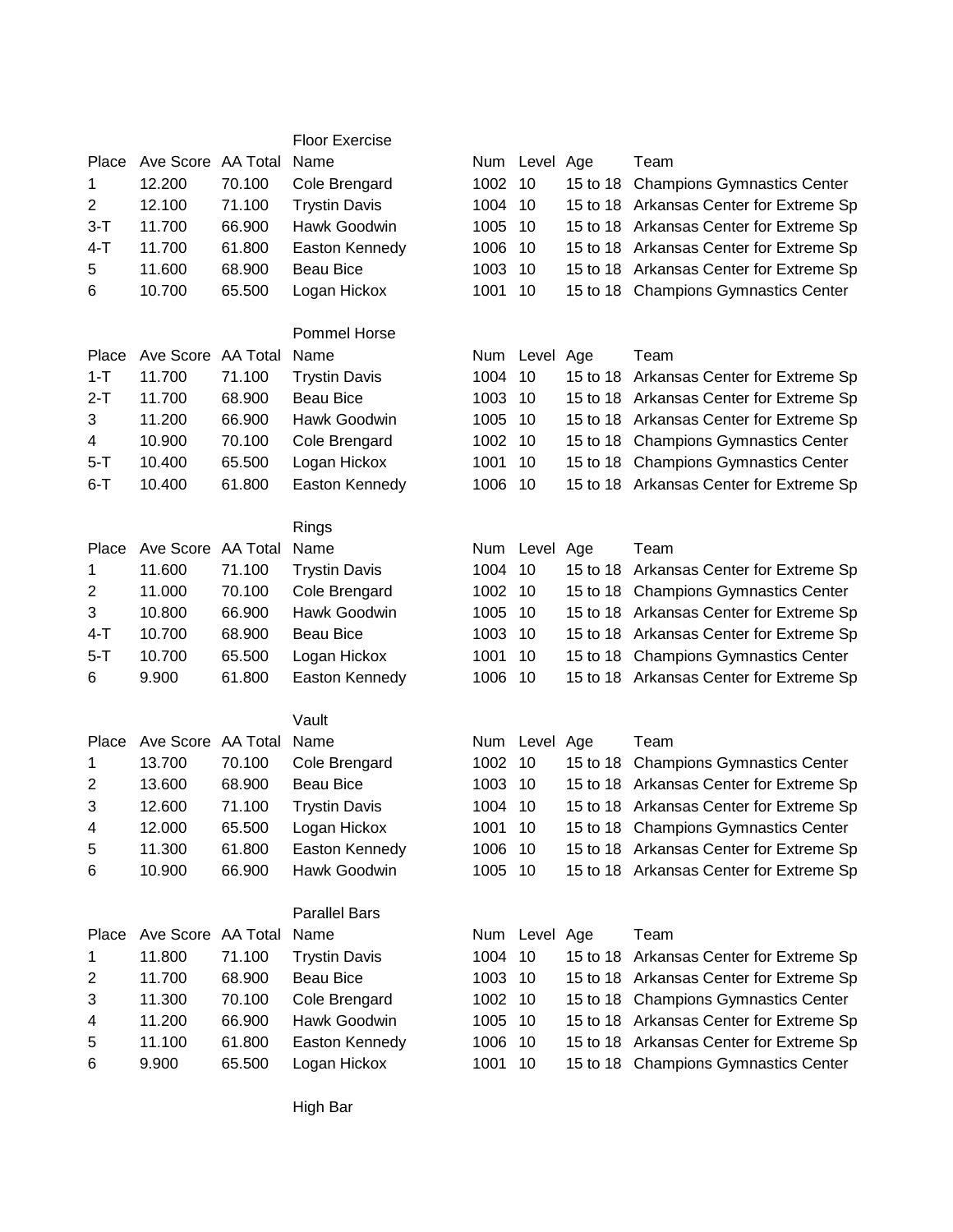| Ave Score | AA Total | Name                 |      |    |                                                                                       | Team                                    |
|-----------|----------|----------------------|------|----|---------------------------------------------------------------------------------------|-----------------------------------------|
| 11.800    | 65.500   | Logan Hickox         | 1001 | 10 |                                                                                       | 15 to 18 Champions Gymnastics Center    |
| 11.300    | 71.100   | <b>Trystin Davis</b> |      |    |                                                                                       | 15 to 18 Arkansas Center for Extreme Sp |
| 11.100    | 66.900   | Hawk Goodwin         | 1005 |    |                                                                                       | 15 to 18 Arkansas Center for Extreme Sp |
| 11.000    | 70.100   | Cole Brengard        | 1002 |    |                                                                                       | 15 to 18 Champions Gymnastics Center    |
| 9.600     | 68.900   | <b>Beau Bice</b>     |      |    |                                                                                       | 15 to 18 Arkansas Center for Extreme Sp |
| 7.400     | 61.800   | Easton Kennedy       | 1006 |    |                                                                                       | 15 to 18 Arkansas Center for Extreme Sp |
|           |          |                      |      |    |                                                                                       |                                         |
|           |          | All Around           |      |    |                                                                                       |                                         |
| AA Total  | Hi Sc    | Name                 |      |    |                                                                                       | Team                                    |
| 71.100    | 12.600   | <b>Trystin Davis</b> | 1004 | 10 |                                                                                       | 15 to 18 Arkansas Center for Extreme Sp |
| 70.100    | 13.700   | Cole Brengard        |      |    |                                                                                       | 15 to 18 Champions Gymnastics Center    |
| 68.900    | 13.600   | Beau Bice            | 1003 |    |                                                                                       | 15 to 18 Arkansas Center for Extreme Sp |
| 66.900    | 11.700   | Hawk Goodwin         | 1005 |    |                                                                                       | 15 to 18 Arkansas Center for Extreme Sp |
| 65.500    | 12.000   | Logan Hickox         | 1001 |    |                                                                                       | 15 to 18 Champions Gymnastics Center    |
| 61.800    | 11.700   | Easton Kennedy       | 1006 | 10 |                                                                                       | 15 to 18 Arkansas Center for Extreme Sp |
|           |          |                      |      |    | Num Level<br>1004 10<br>-10<br>-10<br>1003 10<br>-10<br>1002 10<br>-10<br>-10<br>- 10 | Age<br>Num Level Age                    |